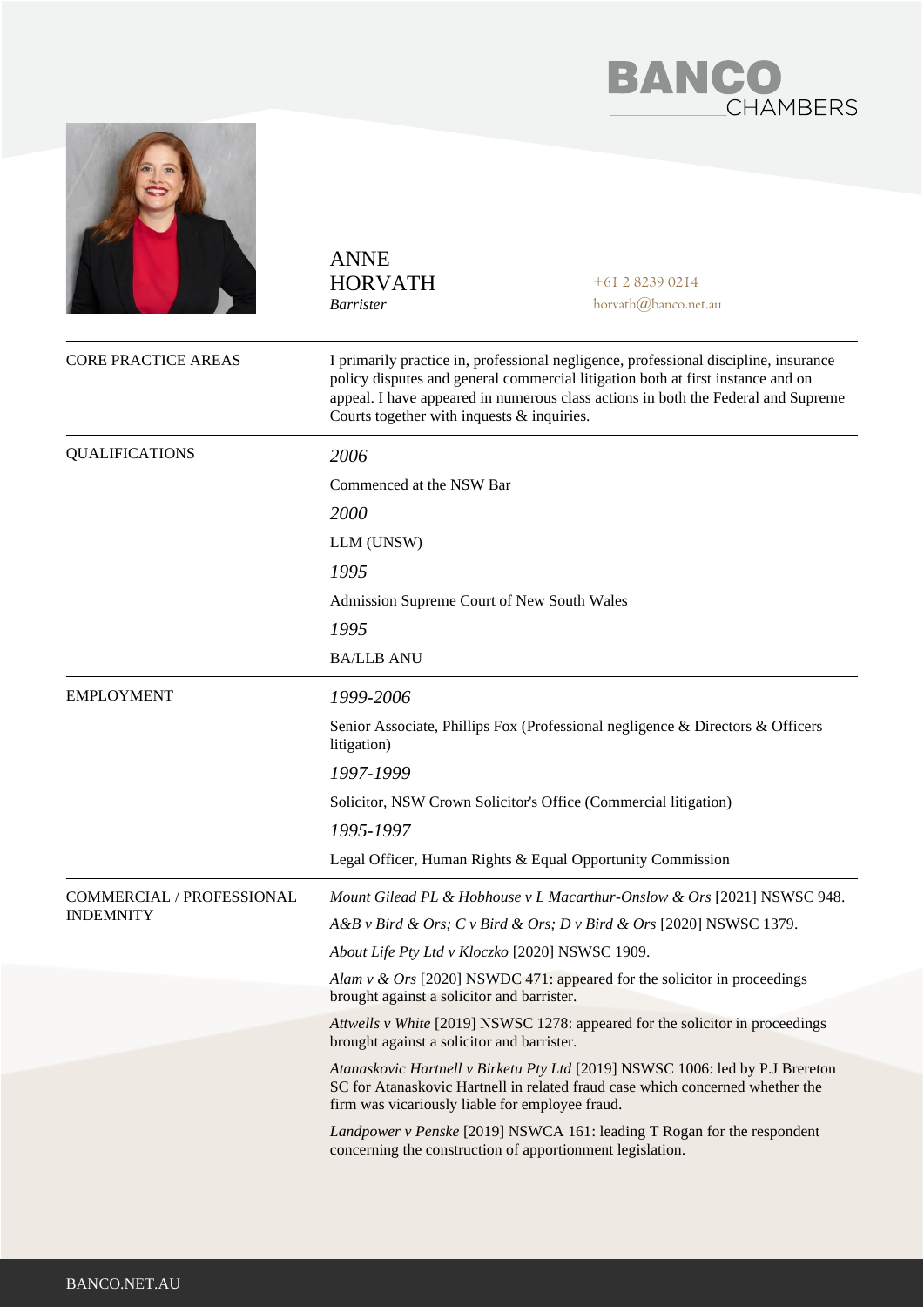

*Frangie v South Western Sydney Local Health District* [\[2019\] NSWDC 42:](https://www.caselaw.nsw.gov.au/decision/5c806e01e4b0196eea404f5c) leading K.A. Boyd, for the local health district.

*Woolworths Ltd v About Life (No.2)* [\[2018\] NSWSC 1340:](https://www.caselaw.nsw.gov.au/decision/5b87468de4b06629b6c618af) leading K.E Lindeman.

*Birketu & Anor v Clarke & Ors* [\[2018\] NSWSC 879](https://www.caselaw.nsw.gov.au/decision/5b205c3fe4b09e996307002b) & [2018] NSWSC 1125: appeared for Atanaskovic Hartnell defending an application seeking to restrain them from communicating with their former clients.

*Kallin Pty Ltd v ACN 107 851 847 & Anor* [2018] NSWSC 124: leading P. Gaffney for the defendant in a misleading conduct case surrounding the sale of a business.

*Bradgate v Ashley Services Group & Ors* [2017] FCA 1591: appearing for auditors in a shareholder class action.

*Liberty Mutual Insurance Company v Kellogg Brown and Root Pty Ltd* [2017] NSWSC 1519: led by S.R Donaldson SC concerning the construction of competing insurance contracts.

*Cam & Bear Pty Ltd v McGoldrick* [2017] NSWSC 1894: leading N.A Oreb for auditors.

*Aquagenics Pty Ltd v Certain Underwriters at Lloyds* [2017] FCA 724: appearing for underwriters on the construction of an insurance contract.

*Corvest 6 v PKF Pty Ltd* [2016] FCA 1458: appearing for auditors.

*Smith & Creighton v AET & Ors*: SC 2015/306222: led by M.A Jones SC for auditors in a class action.

*GEAT v Deloitte, KPMG & Minter Ellison*: NTSC 89 of 2014: appeared for the auditors.

*Gladio Pty Ltd v Buckworth* [2015] NSWSC 922: appeared for a selling agent in a contracts & misleading conduct case.

*Denkha v SWSLHD*: 2015/371879: leading P Abdiel for the local health district

*Caason Investments Pty Ltd v Cao* [2015] FCAFC 94 and [2014] FCA 1410 & 1435: led by each of D.L Williams SC and P.J Brereton SC for auditors in a shareholder class.

*Solarus Projects Pty Ltd v AAI Ltd Trading As Vero Insurance (No 8)* [2015] NSWSC 412: led by A. Leopold SC for the builders against Vero in a policy dispute.

*Young v Hones* (No. 2) [2014] NSWCA 337, [\[2014\] NSWSC 499, \[2013\] NSWSC](http://www.caselaw.nsw.gov.au/action/pjudg?jgmtid=171133)  [580, \[2013\] NSWSC 1429:](http://www.caselaw.nsw.gov.au/action/pjudg?jgmtid=171133) led by D.T Miller SC for a barrister on the scope of advocate's immunity.

*[Nemeth v Australian Litigation Funders Pty Ltd and Ors](http://www.caselaw.nsw.gov.au/action/PJUDG?jgmtid=164636)* [2014] NSWCA 198 & [2013] NSWSC 529: led by B Coles QC for the plaintiff in a contract dispute.

*Boorer v HLB Mann Judd (NSW) Pty Limited* [2014] NSWCA 100: appeared for the auditors in an audit negligence & misleading conduct case.

*ANZ v Pola*: [2013] NSWSC 1801: Banking & misleading conduct by a real estate agent.

*Perpetual Trustees Victoria Ltd v Belcastro* [2013] NSWSC 1189: appeared for a mortgage broker concerning alleged misleading conduct.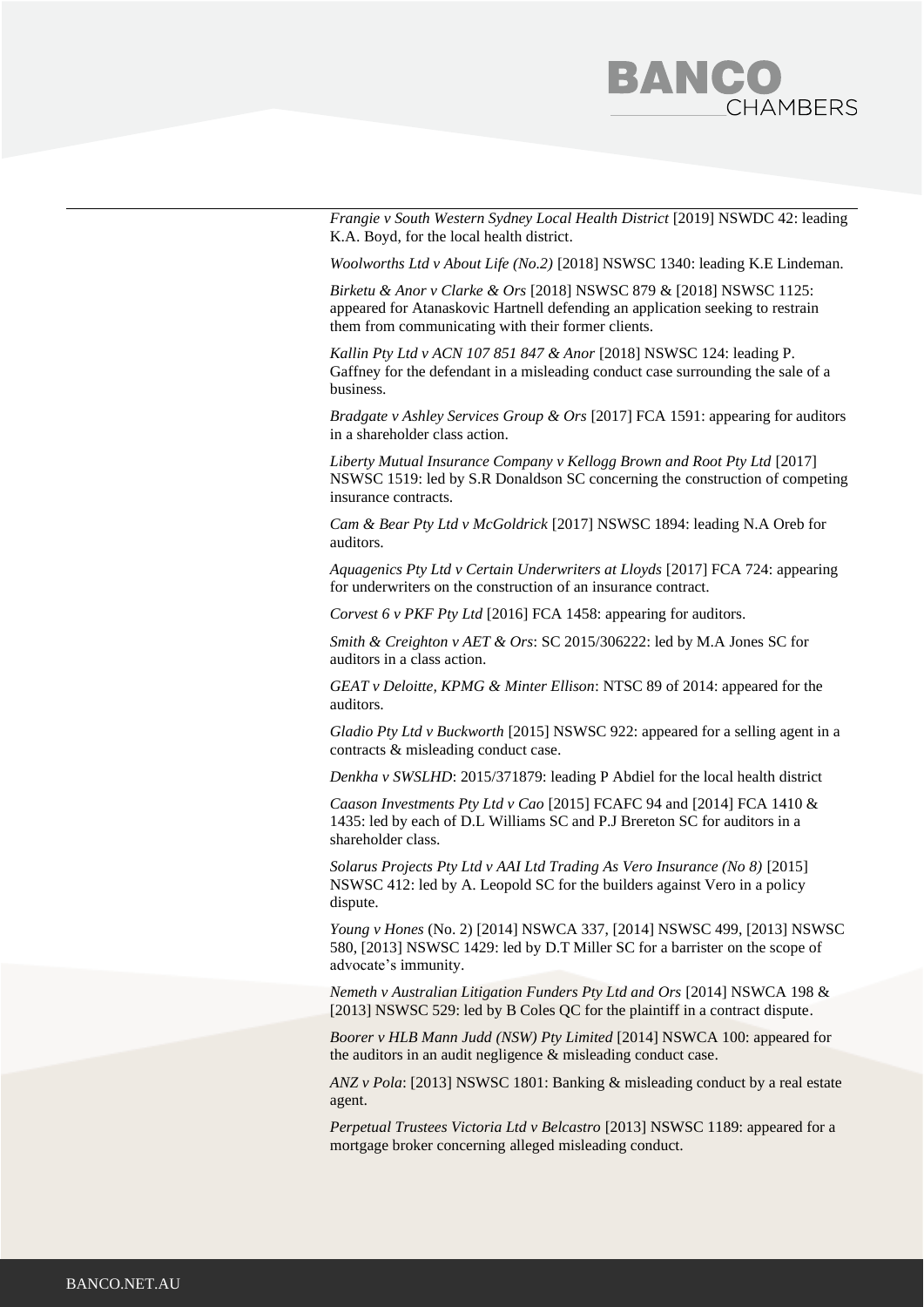## **BANCO**<br>CHAMBERS

|                         | Dyluc Pty Limited v Mally Group Pty Ltd & Ors [2013] NSWDC 57: appeared for<br>an accountant misleading conduct.                                                                                                         |  |  |
|-------------------------|--------------------------------------------------------------------------------------------------------------------------------------------------------------------------------------------------------------------------|--|--|
|                         | Boorer v HLB Mann Judd (NSW) Pty Limited [2012] NSWSC 1499: appeared for<br>the auditors in an audit negligence & misleading conduct case.                                                                               |  |  |
|                         | Media Ocean Ltd v Optus (No 11) [2011] FCA 19 and [2010] FCA 1348: led by<br>R.G McHugh SC.                                                                                                                              |  |  |
|                         | Artistic Builders Pty Ltd & Anor v Nash & Ors [2010] NSWSC 1442: led by C.R.C<br>Newlinds SC for the plaintiff against solicitors.                                                                                       |  |  |
|                         | Londish Corporations v Sheahan & Ors [2010] NSWSC 337: led by J Stojar SC,<br>disputes concerning appointments of administrators.                                                                                        |  |  |
|                         | Instyle v GECS & Ors [2010] FCA 466, [2010] FCA 38 & [2009] FCA 1422: led<br>by A.S Bell SC, misleading conduct.                                                                                                         |  |  |
|                         | Ackers v Austcorp International Ltd [2009] FCA 432: led by S.R Donaldson SC,<br>misleading conduct and contracts.                                                                                                        |  |  |
|                         | Cassegrain v CTK Engineering; Cassegrain v Cassegrain [2008] NSWSC 457: led<br>by R. Beech-Jones SC                                                                                                                      |  |  |
|                         | Dae Boong International v Dae Boong Australia [2008] NSWSC 357: led by M.A<br>Ashhurst SC, misleading conduct surrounding the sale of a business.                                                                        |  |  |
|                         | Haydon Fowler Corbett Jessop v Toro Constructions Pty Ltd [2008] NSWCA 178:<br>led by D.L Williams SC, statutory interpretation.                                                                                         |  |  |
|                         | Pricewaterhousecoopers Legal v Perpetual Trustees Victoria Limited & 3 Ors<br>[2007] NSWCA 271: Real Property, led by C.E Adamson SC.                                                                                    |  |  |
| PROFESSIONAL DISCIPLINE | Al-Mozany v Dental Council of New South Wales [2021] NSWCATOD 110.                                                                                                                                                       |  |  |
|                         | Council for the New South Wales Bar Association v EFA [2021] NSWCATOD 84.                                                                                                                                                |  |  |
|                         | Council for the New South Wales Bar Association v EFA [2021] NSWCATOD 21.                                                                                                                                                |  |  |
|                         | Health Care Complaints Commission v Dr Hart [2021] NSWCATOD 79.                                                                                                                                                          |  |  |
|                         | Windsor v Health Care Complaints Commission [2020] NSWCA 110: appeared for<br>the Medical Council (leading K. Lindeman) in an administrative law appeal by<br>concerning procedural fairness.                            |  |  |
|                         | Kirby v Dental Council of New South Wales [2020] NSWCA 91: appeared for the<br>Council (leading K. Lindeman) in an appeal concerning alleged jurisdictional error<br>and allegations of apprehended bias by the Council. |  |  |
|                         | Holt v Dental Council of New South Wales [2020] NSWCATOD 37: appeared for<br>the Council opposing a stay application of a practitioner's suspension.                                                                     |  |  |
|                         | Health Care Complaints Commission v Dr Gupta [2019] NSWCATOD 29:<br>appeared for the practitioner on penalties following a finding of unsatisfactory<br>professional conduct.                                            |  |  |
|                         | Kirby v Dental Council of New South Wales [2018] NSWSC 1869: appeared for<br>the Council (leading K. Lindeman) in an appeal from NCAT concerning<br>allegations of apprehended bias by the Council.                      |  |  |
|                         | Health Care Complaints Commission v Dr Gupta [2018] NSWCATOD 153:<br>appeared for the practitioner defending allegations of professional misconduct.                                                                     |  |  |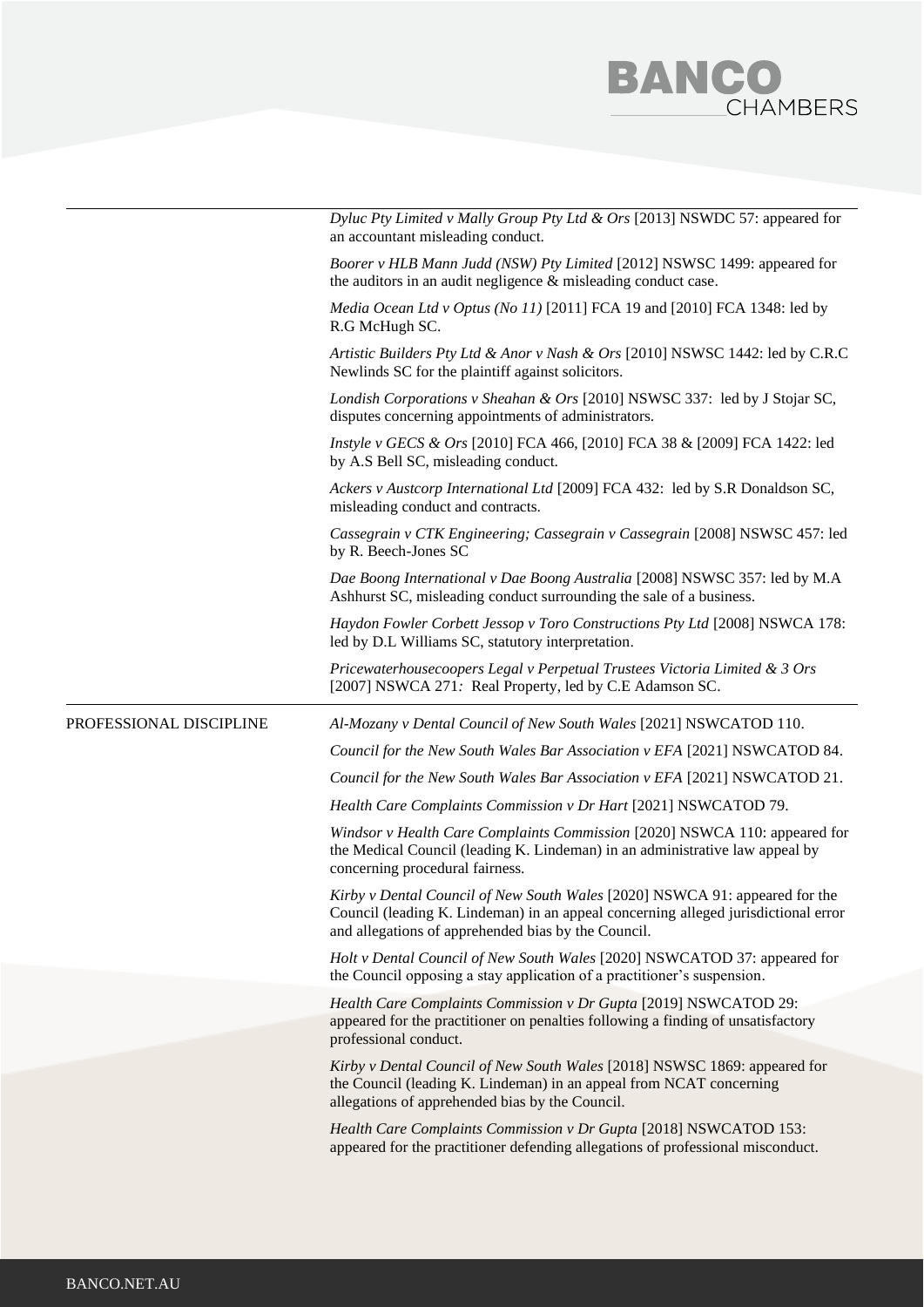

|                                  | Hadi v Medical Board of Australia [2017] NSWCATOD 143: appeared for the<br>Board on an appeal against conditions imposed on the practitioner's registration.                                                                                 |
|----------------------------------|----------------------------------------------------------------------------------------------------------------------------------------------------------------------------------------------------------------------------------------------|
|                                  | Knowles v Pharmacy Council of NSW [2017] NSWCATOD 138: appeared for the<br>Council on an appeal from a suspension of the practitioner's registration.                                                                                        |
|                                  | Kirby v Dental Council of New South Wales [2017] NSWCATOD 64: appeared for<br>the Council on an appeal from a suspension of the practitioner's registration,<br>leading A. Karlozian.                                                        |
|                                  | Health Care Complaints Commission v Dr Kim [2017]: appeared for the<br>practitioner defending allegations of unprofessional conduct.                                                                                                         |
|                                  | Burroughs v Australian Prudential Regulatory Authority [2016] FCA 775:<br>appeared for the practitioner in his application for reinstatement of his licence to<br>act as a senior manager of an insurance company.                           |
|                                  | Maiocchi v Royal Australian and New Zealand College of Psychiatrists (No. 4)<br>[2014] FCA 1046 and [2016] FCA 33: appeared for a defendant practitioner.                                                                                    |
|                                  | Dr Marburg v Medical Council of New South Wales [2015] NSWCATOD 87:<br>appeared for the practitioner in his application to appeal a suspension made by the<br>Council.                                                                       |
|                                  | Health Care Complaints Commission v Dr Hofer [2014] NSWCATOD 74:<br>appeared for the practitioner defending allegations of professional misconduct.                                                                                          |
|                                  | Nash v Council of the NSW Bar Association [2013] NSWCA 466 and [2012]<br>NSWADT 220: led by P Taylor SC for the practitioner defending allegations of<br>professional misconduct.                                                            |
|                                  | Chapman v NSW Architects Registration Board [2013] NSWADT 120: appeared<br>for the practitioner defending allegations of unprofessional conduct.                                                                                             |
|                                  | S v New South Wales Medical Board [2010] NSWSC 663: appeared for the<br>practitioner seeking declarations concerning the constitution of a Professional<br>Standards Committee.                                                              |
|                                  | Health Care Complaints Commission v Dr Nicholas [2011] NSWMT 2: appeared<br>for the practitioner defending allegations of professional misconduct.                                                                                           |
|                                  | Butler v Australian Prudential Regulation Authority [2009] AATA 570: led by R<br>Beech-Jones SC for a senior manager of an insurance company defending person's<br>licence to be employed as a senior manager of an insurance company.       |
|                                  | Burroughs v Australian Prudential Regulation Authority [2007] AATA 1960: led<br>by P. S Strickland SC for a senior manager of an insurance company defending<br>person's licence to be employed as a senior manager of an insurance company. |
| <b>INSURANCE POLICY DISPUTES</b> | Ali v Insurance Australia Limited [2021] NSWDC 369.                                                                                                                                                                                          |
|                                  | Chubb Insurance Australia Ltd v Giabal Pty Ltd; Catlin Australia Pty Ltd v Giabal<br>Pty Ltd [2020] NSWCA 309.                                                                                                                               |
|                                  | Southern Classic Group PL v Arch Underwriting at Lloyd's Ltd on behalf of<br>Syndicate 2012 & Ors [2018] NSWSC 1272 & [2018] NSWSC 1530: appeared for<br>the insurer (leading T. Senior).                                                    |
|                                  | Novus Capital Ltd v Talbot Risk Services Pte LTD (2018) Lee J (Federal Court,<br>Insurance List).                                                                                                                                            |
|                                  | Underwriters at Lloyds v Aquagenics [2018] FCAFC 9 led by S.R. Donaldson SC.                                                                                                                                                                 |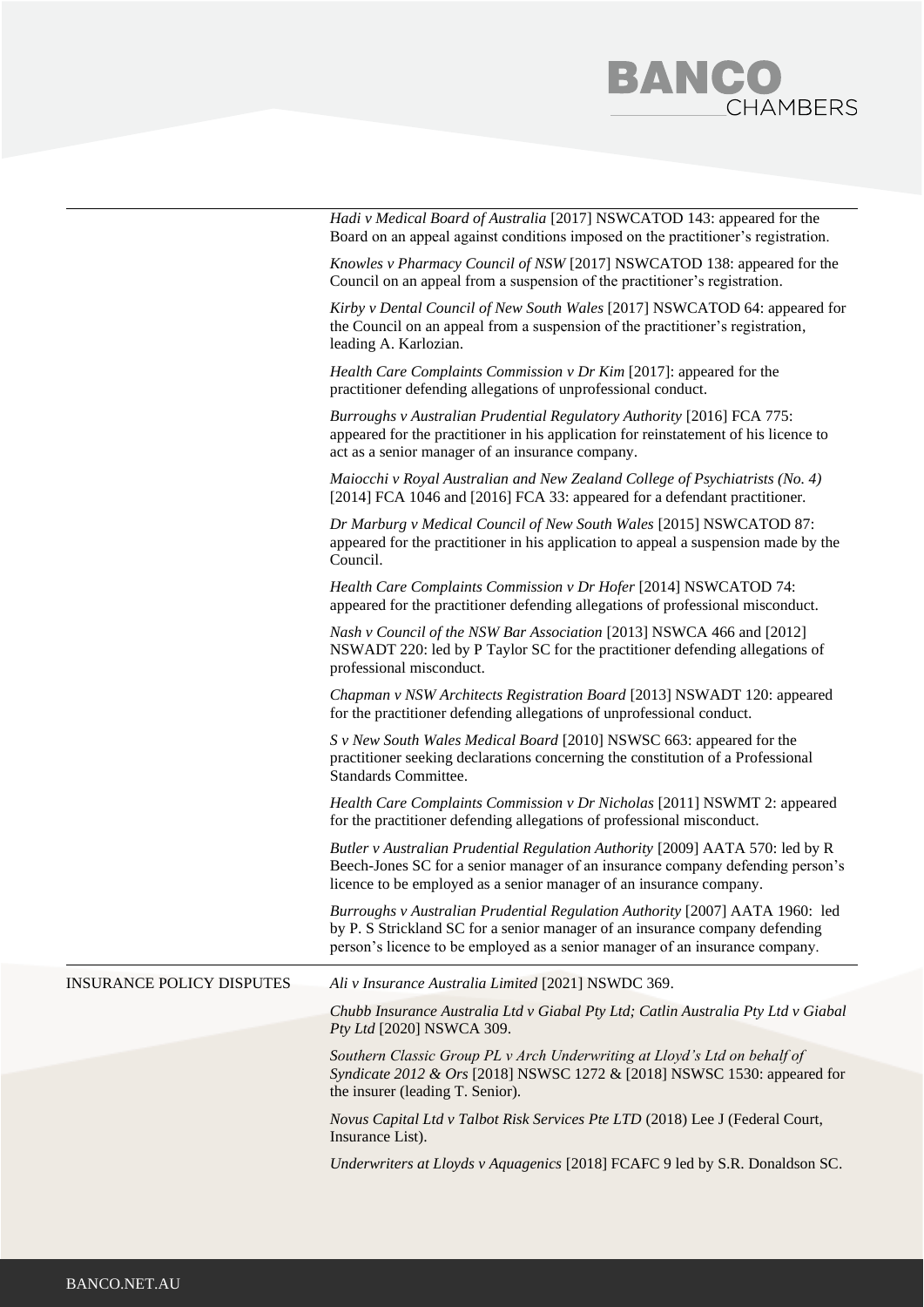

|                    | AAI Limited t/as Vero Insurance v GEO Group Australia Pty Limited [2017]<br>NSWCA 110 led by J Marshall SC.                                                                                                              |
|--------------------|--------------------------------------------------------------------------------------------------------------------------------------------------------------------------------------------------------------------------|
|                    | Liberty Mutual Insurance Company v Kellogg Brown and Root Pty Ltd [2017]<br>NSWSC 1519 led by S.R. Donaldson SC.                                                                                                         |
|                    | Aquagenics Pty Ltd v Certain Underwriters at Lloyds: [2017] FCA 724 (for<br>underwriters).                                                                                                                               |
|                    | Mace v Justice and Forensic Health Network; The Geo Group Australia Pty Ltd v<br>AAI Limited t/as Vero Insurance [2016] NSWSC 803 (for Vero).                                                                            |
|                    | Smart & JRK Realty Pty Ltd v AAI Ltd [2015] NSWSC 392 (for Vero).                                                                                                                                                        |
|                    | Solarus Projects Pty Ltd v AAI Ltd Trading As Vero [2015] NSWSC 412 / [2013]<br>NSWSC 1966: led by A. Leopold SC (for Solarus).                                                                                          |
|                    | Registrar-General of New South Wales v LawCover Insurance Pty Ltd [2014]<br>NSWCA 241: led by S.R Donaldson SC.                                                                                                          |
|                    | Registrar-General of New South Wales v LawCover [2013] NSWSC 1471: led by<br>S.R Donaldson SC (for LawCover).                                                                                                            |
|                    | QBE Insurance (Australia) Ltd v Wesfarmers Federation Insurance Pty Ltd [2010]<br><b>NSWSC 1498.</b>                                                                                                                     |
|                    | QBE Insurance (Australia) Limited v Wesfarmers General Insurance Limited<br>[2010] NSWSC 855: led by C.E Adamson SC.                                                                                                     |
|                    | Ginelle Finance PL v Diakakis & Ors [2007] NSWSC 60: led by D.L Davies SC.                                                                                                                                               |
| RECENT APPEALS     | Clancy & Ors v Plaintiffs A, B, C & D (reserved before NSW Court of Appeal):<br>Intentional torts.                                                                                                                       |
|                    | Brian Old v Associate Professor Paul Miniter [2021] NSWCA 92: Medical<br>negligence.                                                                                                                                     |
|                    | Kirby v Dental Council of New South Wales [2020] NSWCA 91: appeared for the<br>Council (leading K. Lindeman) in an appeal concerning alleged jurisdictional error<br>and allegations of apprehended bias by the Council. |
|                    | Landpower v Penske [2019] NSWCA 161: appeared for Penske leading T. Rogan<br>concerning the construction of apportionment legislation.                                                                                   |
|                    | Kirby v Dental Council of New South Wales [2018] NSWSC 1869: Appeared for<br>the Council (leading K. Lindeman) in an appeal concerning allegations of<br>apprehended bias by the Council.                                |
|                    | Boorer v HLB Mann Judd (NSW) Pty Limited [2014] NSWCA 100: Appearing for<br>the auditors in an audit negligence & misleading conduct case.                                                                               |
| <b>OTHER TORTS</b> | Rouvinetis v Knoll [2013] NSWCA 24: Bias, wrongful imprisonment.                                                                                                                                                         |
|                    | Ganassin v Invacare Australia Pty Limited [2013] NSWDC 147: Product liability.                                                                                                                                           |
|                    | Wurth v Sampco Pty Ltd [2013] NSWDC 173: occupier's liability.                                                                                                                                                           |
|                    | Katelaris v Medical Council of New South Wales [2012] NSWSC 282 and [2012]<br>NSWSC [617]: Misfeasance in public office.                                                                                                 |
|                    | Garzo v Liverpool Campbelltown Christian School Limited & Anor [2011]<br>NSWSC 292: occupier's liability.                                                                                                                |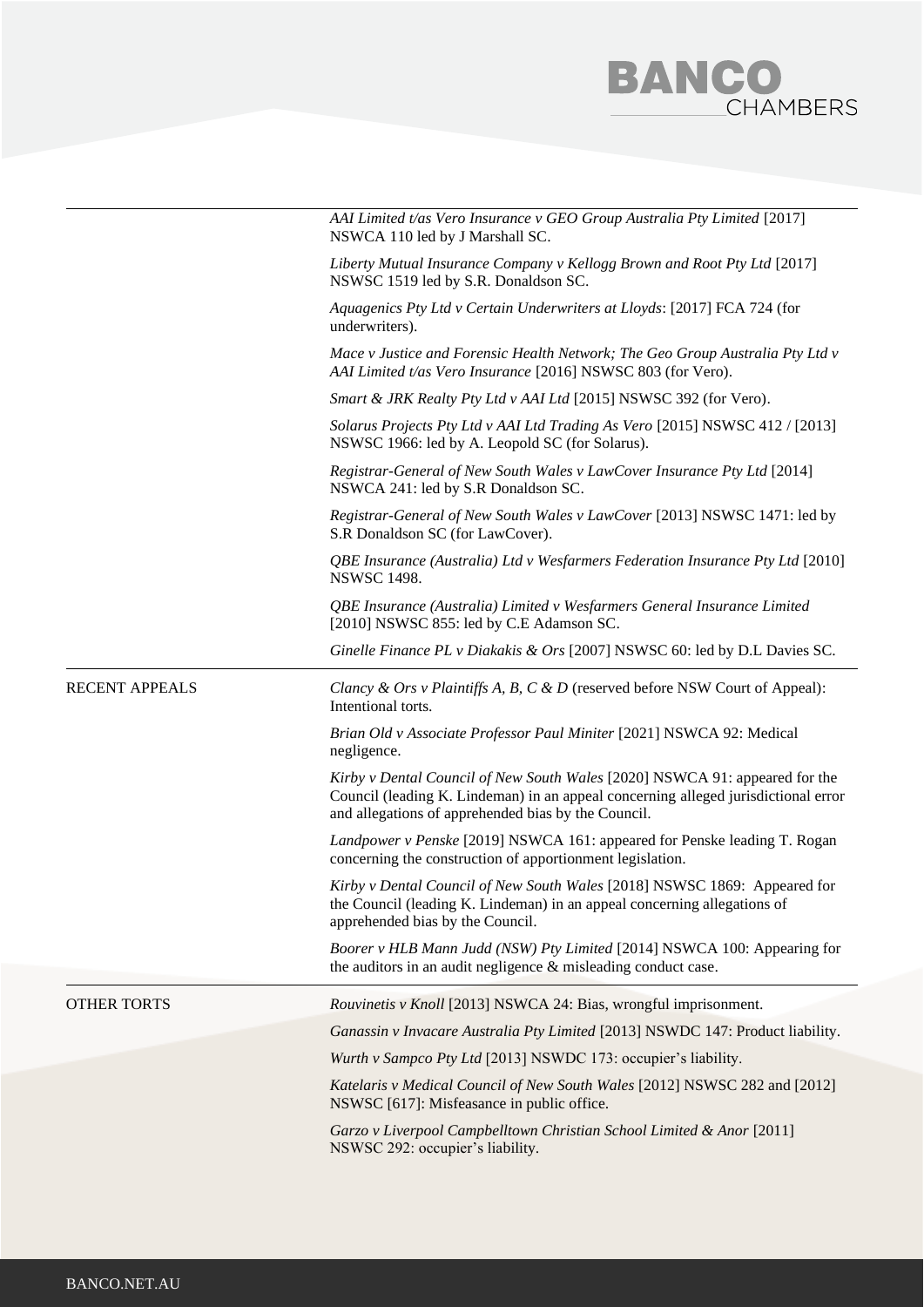## **BANCO**<br>CHAMBERS

|                             | Pollard & v Wilson & Dubbo Council [2010] NSWCA 68: nuisance & negligence,<br>led (for the appeal) by P.R Garling SC.                                                                                                    |
|-----------------------------|--------------------------------------------------------------------------------------------------------------------------------------------------------------------------------------------------------------------------|
|                             | Leerdam & Anor v Noori & Ors [2009] NSWCA 90 & [2008] NSWSC 515:<br>misfeasance in public office, led by A.S Bell SC.                                                                                                    |
| APPEARANCES AGAINST SILK    | Mount Gilead PL & Hobhouse v L Macarthur-Onslow & Ors [2021] NSWSC 948.                                                                                                                                                  |
|                             | Ali v Insurance Australia Limited [2021] NSWDC 369.                                                                                                                                                                      |
|                             | Council for the New South Wales Bar Association v EFA [2021] NSWCATOD 84.                                                                                                                                                |
|                             | $A\&B$ v Bird & Ors; C v Bird & Ors; D v Bird & Ors [2020] NSWSC 1379.                                                                                                                                                   |
|                             | Kirby v Dental Council of New South Wales [2020] NSWCA 91: appeared for the<br>Council (leading K. Lindeman) in an appeal concerning alleged jurisdictional error<br>and allegations of apprehended bias by the Council. |
|                             | Holt v Dental Council of New South Wales [2020] NSWCATOD 37: appeared for<br>the Council opposing a stay application of a practitioner's suspension.                                                                     |
|                             | Kirby v Dental Council of New South Wales [2018] NSWSC 1869: appeared for<br>the Council (leading K Lindeman) in an appeal concerning allegations of<br>apprehended bias by the Council.                                 |
|                             | Landpower v Penske [2019] NSWCA 161: leading T Rogan for the respondent<br>concerning the construction of apportionment legislation.                                                                                     |
|                             | Birketu & Anor v Clarke & Ors [2018] NSWSC 879 & [2018] NSWSC 1125:<br>appeared for Atanaskovic Hartnell defending an application seeking to restrain<br>them from communicating with their former clients.              |
|                             | Kallin Pty Ltd v ACN 107 851 847 & Anor [2018] NSWSC 124:<br>misrepresentations, rescission sought.                                                                                                                      |
|                             | Lavars v Gillis [2018] NSWSC 1912: appeared for the defendants opposing the<br>plaintiffs' application for consolidation                                                                                                 |
|                             | Bradgate v Ashley Services Group & Ors [2017] FCA 1591: appearing for auditors<br>in a shareholder class action.                                                                                                         |
|                             | Hadi v Medical Board of Australia [2017] NSWCATOD 143: appeared for the<br>Board on an appeal against conditions.                                                                                                        |
|                             | Kirby v Dental Council of New South Wales [2017] NSWCATOD 64, professional<br>discipline.                                                                                                                                |
|                             | Aquagenics Pty Ltd v Certain Underwriters at Lloyds: [2017] FCA 724.                                                                                                                                                     |
|                             | A&B v Bird [2016] NSWSC 997: Evidence Act s.192A, tendency & coincidence,<br>leading P Gaffney.                                                                                                                          |
|                             | Burroughs v APRA [2016] FCA 775: Insurance, regulatory.                                                                                                                                                                  |
|                             | Mace v Justice and Forensic Health Network; The Geo Group Australia Pty Ltd v<br>AAI Limited t/as Vero Insurance [2016] NSWSC 803: Insurance.                                                                            |
|                             | Gladio Pty Ltd v Buckworth [2015] NSWSC 922: Contracts.                                                                                                                                                                  |
| <b>INQUIRIES / INQUESTS</b> | Inquest into the death of Grant Cook Coroners Court of NSW (2020) Counsel<br>assisting                                                                                                                                   |
|                             | Inquest into the death of Neville Clutton (2020) for SummitCare                                                                                                                                                          |